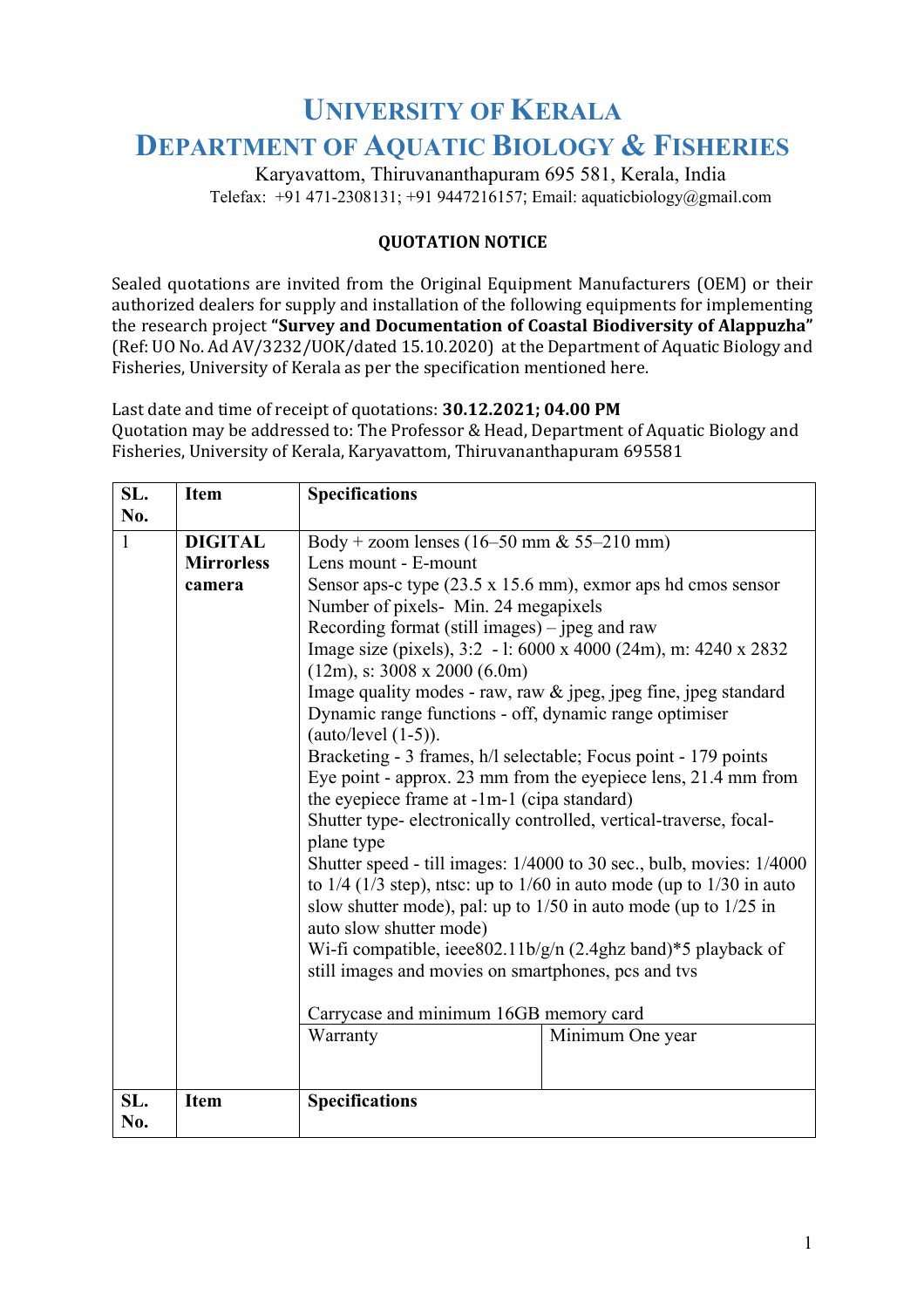| Computer      | 10.4 inch display with quad speakers with Dolby atmos            |                  |  |
|---------------|------------------------------------------------------------------|------------------|--|
| <b>Tablet</b> | Octa core processor (snapdragon 662), 3gb ram                    |                  |  |
|               | Internal memory 32gb (expandable up to 1000gb)                   |                  |  |
|               | Operating system-android 10; Volte, wifi, wifi direct, gps, usb, |                  |  |
|               | 7040 mah battery; 8mp rear camera, front cam 5mp front           |                  |  |
|               | Camera                                                           |                  |  |
|               | Warranty                                                         | Minimum One year |  |

## **Terms and Conditions**

Terms and Conditions

1. The bidder should submit following documents along with bid:

- Detailed technical compliance of product quoted with cross reference
- Brochure and literature of the product quoted establishing its Brand, Make, Model and Technical Specifications
- List of addresses of Offices/Company's Service Centres
- **Earnest Money Deposit (EMD): EMD calculated @ 1% of the Purchase Assessment Cost (PAC- excluding GST) should be paid by the firm.** The EMD should be remitted by way of Demand Draft drawn in favour of 'The Finance Officer, University of Kerala' payable at 'SBI, University Office Campus, Palayam' and to be submitted along with sealed quotations. The tenders without EMD or exemption certificate (if applicable) will be rejected.

2. Incomplete & amp; conditional quotations received after the due date will be summarily rejected without assigning any reasons thereof

3. The Price/Rate quoted should be inclusive of all Taxes Freight, Packing & amp; Forwarding

Charges, Handling, Delivery Charges, installation charges etc.

4. The configuration given is the minimum configuration that is/are required. Vendors may choose to supply higher/better/ enhanced systems, but their financial quotes shall be treated as if they have been offered for the specified configuration only.

5. The bid shall be typed and shall be signed by the bidder or a person duly authorized to bind the bidder to the contract.

6. The bidder is expected to examine all instructions, forms, terms, condition, and technical specifications in the quotation Documents. Failure to furnish all information required by the quotation documents or submission of a bid not substantially responsive may result in the rejection of its bid.

7. The bidders shall give undertaking that all the Components used in the equipments shall be original make as per the technical specifications submitted and the hardware/software shall be supplied with the authorized license certificates, if found contrary the supplier shall replace the component/equipment with original one at their own cost 8.

8. All prices should be in INR

9. Delivery and installation: Proposed delivery schedule should be mentioned clearly. Delivery and installation should be made at the Department in Karyavattom campus without any extra cost. Complete installation, testing of the system and demonstation are to be